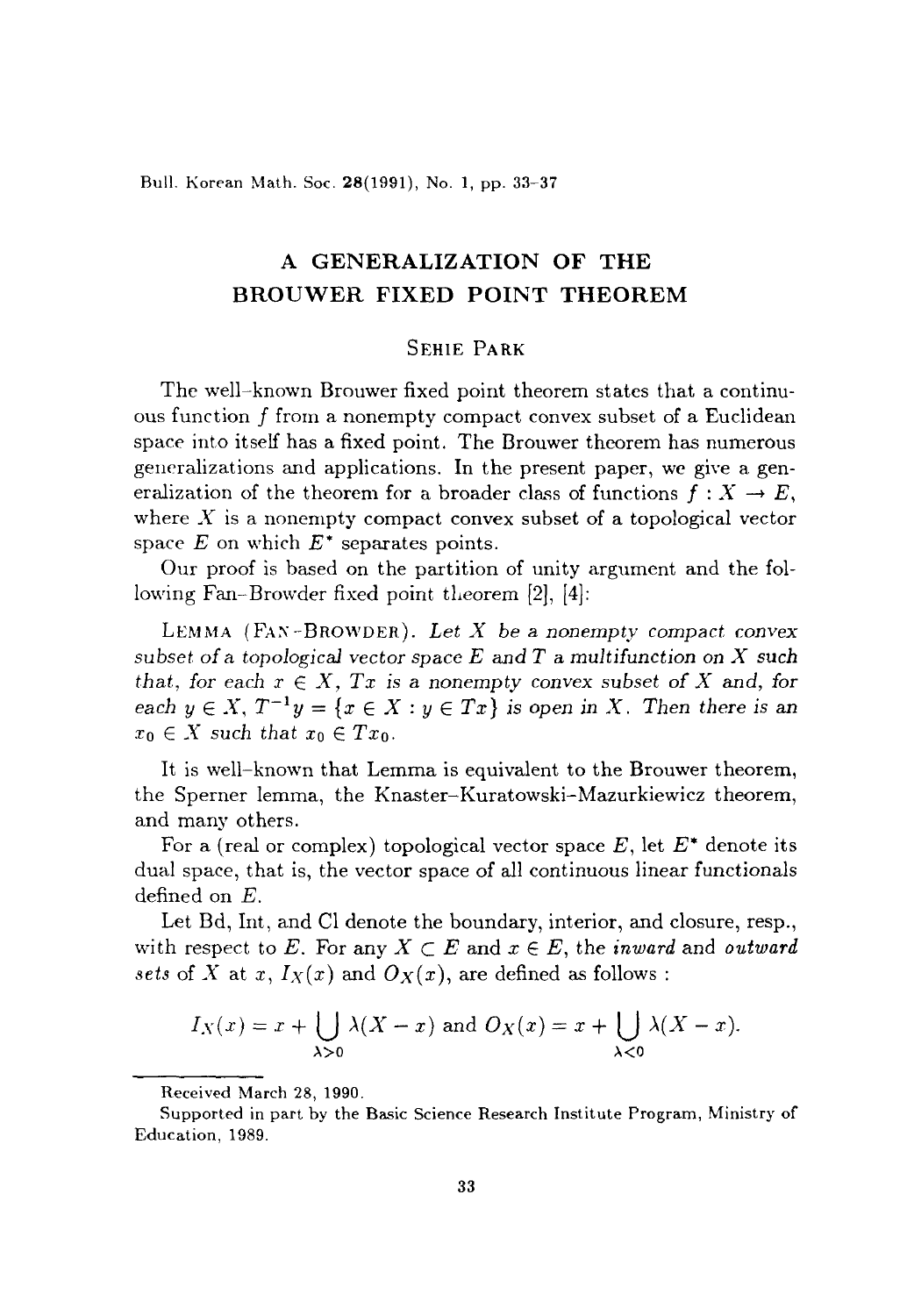#### Sehie Park

A function  $f: X \to E$  is said to be weakly inward [outward, resp.] if  $f(x) \in Cl I_X(x)$  [ $\in Cl O_X(x)$ , resp.] for each  $x \in Bd X$ .

The following is our main result :

THEOREM. Let X be a nonempty compact convex subset of a topological vector space E on which  $E^*$  separates points, and  $f: X \to E$  a weakly inward [outward] function such that

$$
\{x \in X : \text{Re } p(x) < \text{Re } p(f(x))\}
$$

is open for all  $p \in E^*$ . Then f has a fixed point.

*Proof.* Suppose that  $x \neq f(x)$  for each  $x \in X$ . Since  $E^*$  separates points of E, there exists a  $p_x \in E^*$  such that Re  $p_x(x) <$  Re  $p_x(f(x))$ . Since  $\{y \in X : \text{Re } p_x(y) < \text{Re } p_x(f(y))\}$  is open, there exists an open neighborhood  $U_x$  of x such that

$$
\text{Re } p_x(u) < \text{Re } p_x(f(u)) \quad \text{for all} \quad u \in U_x.
$$

Since X is compact and  $\{U_x\}_{x\in X}$  is an open cover of X, there exists a finite subset  $\{x_1, x_2, \ldots, x_n\}$  of X such that  $\{U_{x_i}\}$  covers X. We may find a partition of unity corresponding this finite subcover of  $X$ , that is, a family of continuous functions  $\alpha_1, \alpha_2, \ldots, \alpha_n : X \to [0,1]$  with the support of each  $\alpha_i$  lying in  $U_{x_i}$  such that  $\sum \alpha_i = 1$  on X. We form a function  $\phi$  from X into the vector space of all continuous real functions on X by setting

$$
\phi(x) = \sum_{i=1}^n \alpha_i(x) (\text{Re } p_{x_i}) \text{ for each } x \in X.
$$

If  $\alpha_i(x) \neq 0$ , then  $x \in \text{Supp } \alpha_i \subset U_{x_i}$  and hence  $\text{Re } p_{x_i}(x) < \text{Re } p_{x_i}(f(x))$ . As  $\alpha_i(x) \neq 0$  for at least one *i*, we have

(1) 
$$
\phi(x)(x) = \sum \alpha_i(x) (\text{Re } p_{x_i}(x))
$$

$$
< \sum \alpha_i(x) (\text{Re } p_{x_i}(f(x))) = \phi(x) (f(x)).
$$

Now, define a multifunction  $T: X \to 2^X$  by

 $Tx = \{y \in X : \phi(x)(y - x) > 0\}$  for each  $x \in X$ .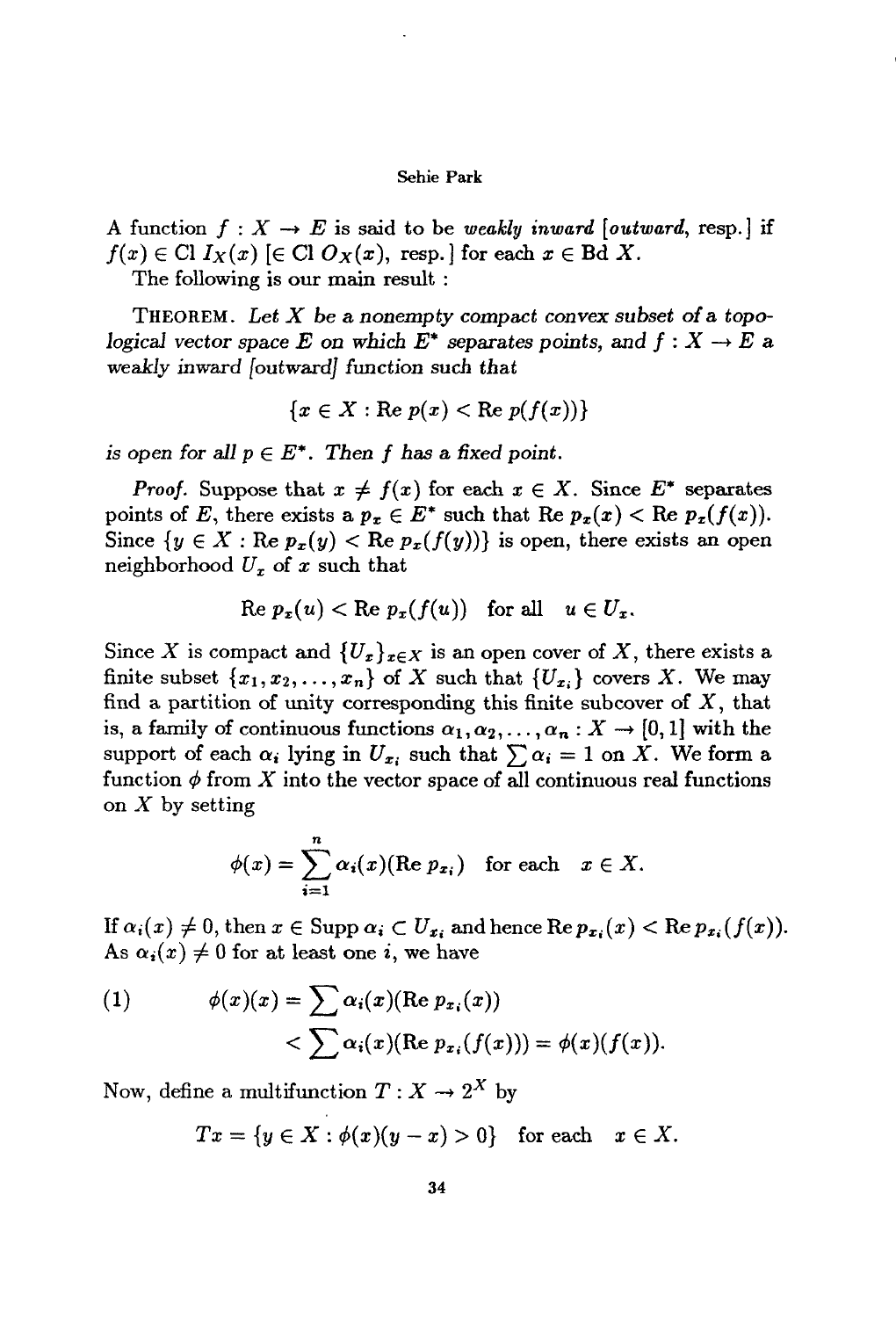### A generalization of the Brouwer fixed point theorem

Since  $\phi(x)$  is R-linear, that is,  $\phi(x)(ry + sz) = r\phi(x)(y) + s\phi(x)(z)$ for all  $y, z \in E$  and  $r, s \in \mathbb{R}$ ,  $Tx$  is convex for each  $x \in X$ . Since  $\alpha_i(x)$  and  $p_{x_i}$  are continuous, for each  $y \in X$ ,  $x \mapsto \phi(x)(y - x) =$  $\sum \alpha_i(x)$ (Re  $p_{x_i}(y-x)$ ) is continuous. Therefore,  $T^{-1}y = \{x \in X :$  $\phi(x)(y-x) > 0$  is open. Note that  $x \notin Tx$  for each  $x \in X$ . Hence, by Lemma, there exists an  $x_0 \in X$  such that  $Tx_0$  is empty, that is,

(2) 
$$
\phi(x_0)(y) \leq \phi(x_0)(x_0) \text{ for all } y \in X.
$$

However, since  $\phi(x_0): X \to \mathbf{R}$  is continuous and **R**-linear, (2) holds for all  $y \in Cl I_X(x_0)$ . If  $x_0 \in Int X$ , then  $fx_0 \in E = Cl I_X(x_0)$ , and hence (2) holds for  $y = fx_0$ , which contradicts (1). If  $x_0 \in \text{Bd } X$ , then we have the same contradiction. Therefore, f must have a fixed point.

For the outward case, if  $f$  is weakly outward, then the function  $g: X \to E$  defined by  $g(x) = 2x - f(x)$  is weakly inward and has the same fixed point with *f*. Note that  $\{x \in X : \text{Re } p(x) < \text{Re } p(g(x))\}$  ${x \in X : \text{Re}(-p)(x) < \text{Re}(-p)(f(x))}$  for all  $p \in E^*$ .

This completes our proof.

REMARKS. 1. Any Hausdorff locally convex topological space and, hence, any normed vector space belongs to the class of topological vector spaces  $E$  on which  $E^*$  separates points.

2. The class of weakly inward functions  $f : X \to E$  contains those satisfying  $f(Bd X) \subset X$  and self-functions  $f: X \to X$ .

3. Every continuous function  $f : X \to E$  is weakly continuous, that is, Re  $pf: X \to \mathbf{R}$  is continuous for each  $p \in E^*$ . For every weakly continuous function  $f: X \to E$ , the set  $\{x \in X : \text{Re } p(x) < \text{Re } p(f(x))\}$ is open for each  $p \in E^*$ . The converses are not ture.

4. The following examples show that even for a Euclidean space, our theorem properly generalizes the Brouwer theorem.

EXAMPLES. 1. Let  $X = [0,1]$  in  $E = \mathbf{R}$ ,  $fx = x$  for  $x \in X \setminus (1/3, 2/3)$ , and  $fx = 1$  for  $x \in (1/3, 2/3)$ . Then the set  $\{x \in X : p(x) < p(f(x))\}$ is open for all  $p \in E^*$ . Note that f is not weakly continuous.

2. Let  $X = [0,1]$  in  $E = \mathbf{R}$ . For a given  $c \in (0,1)$ , let  $f: X \to X$  be a function such that  $f(x) > x$  for  $x < c$  and  $f(x) < x$  for  $x > c$ . Then c is a fixed point of f if and only if the set  $\{x \in X : p(x) \leq p(f(x))\}$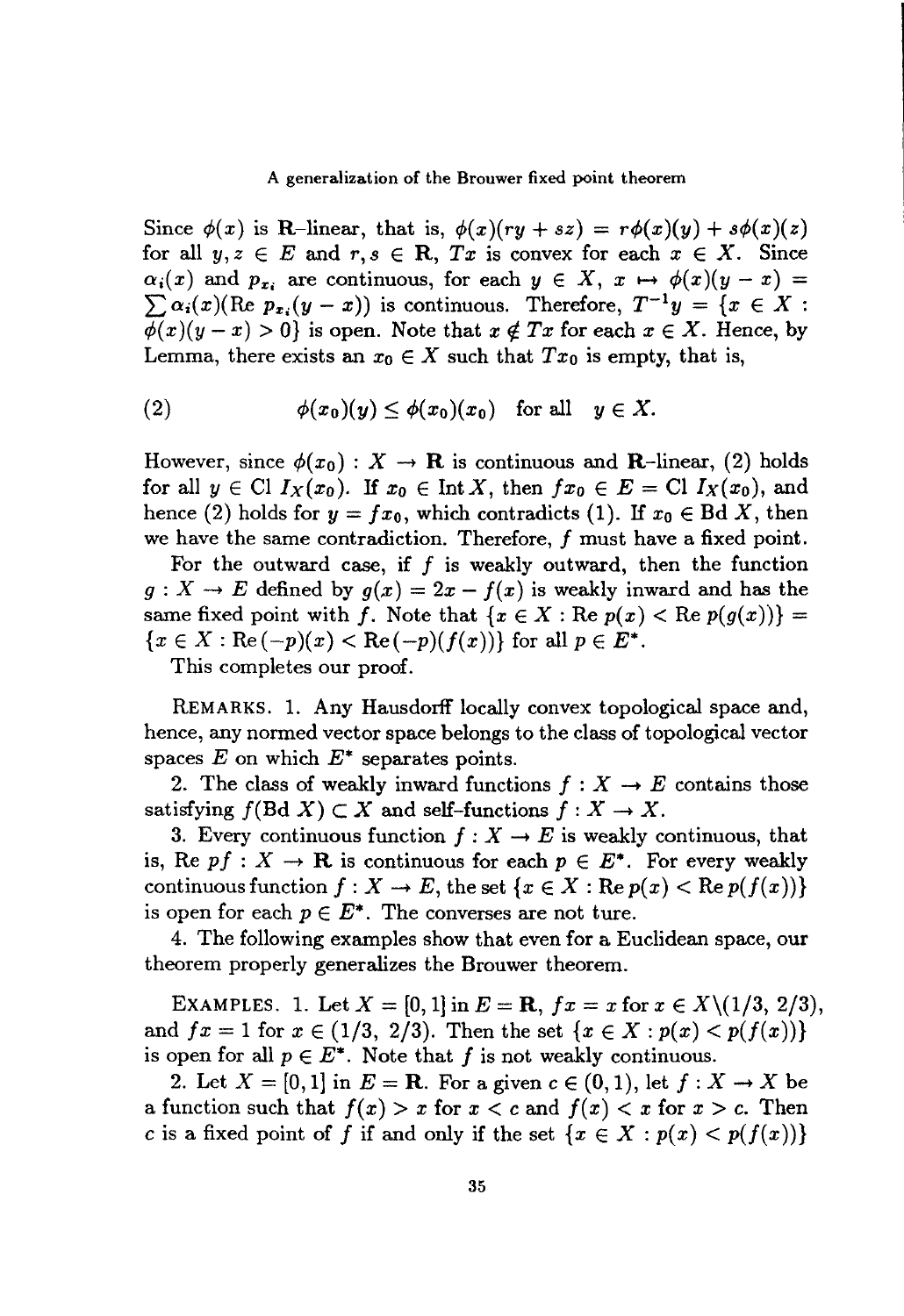#### Sehie Park

is open for all  $p \in E^*$ . We can choose such an f which is not weakly continuous.

CONSEQUENCES. Historically well-known fixed point theorems due to Brouwer (1910), Schauder (1930), Tychonoff (1935), Ky Fan (1962, 1969), Halpern and Bergman (1968), Reich (1972), and Kaczynski (1983) for continuous functions are all consequences of our theorem. For the literature, see Park [5].

Moreover, we have the following:

COROLLARY 1. *Let X* be a *nonempty weakly* compact *convex subset of* a *topological vector* space *E* on *which E\** separates *points,* and f :  $X \rightarrow E$  a weakly inward [outward] function such that

$$
\{x\in X: \text{Re }p(x)<\text{Re }p(f(x))\}
$$

*is* weakly open for all  $p \in E^*$ . Then f has a fixed point.

COROLLARY 2. *Let X* be a *nonempty weakly compact convex subset* of a *metrizable locally* convex *topological* vector space *E,* and f :  $X \rightarrow E$  a weakly inward [outward] and weakly sequentially continuous function. *Then* f *has* a *fixed point.*

*Proof.* For each weakly closed subset F of E,  $f^{-1}(F)$  is sequentially closed in  $X$ , hence weakly compact by the Eberlein-Smulian theorem as in [1], and  $f^{-1}(F)$  is weakly closed. Therefore, f is weakly continuous. Hence, the conclusion follows from Corollary l.

In case where  $f: X \to X$ , Corollary 2 reduces to Arino, Gautier, and Penot [1, Theorem 1]. It is open whether one can get rid of the metrizability.

From Corollary 1, we obtain the following :

COROLLARY 3. Let *X* be a *nonempty closed bounded convex subset* of a *reflexive* Banach *space*  $E$ *, and*  $f : X \rightarrow E$  a *weakly* inward [outward] function such *that*

$$
\{x \in X : \text{Re } p(x) < \text{Re } p(f(x))\}
$$